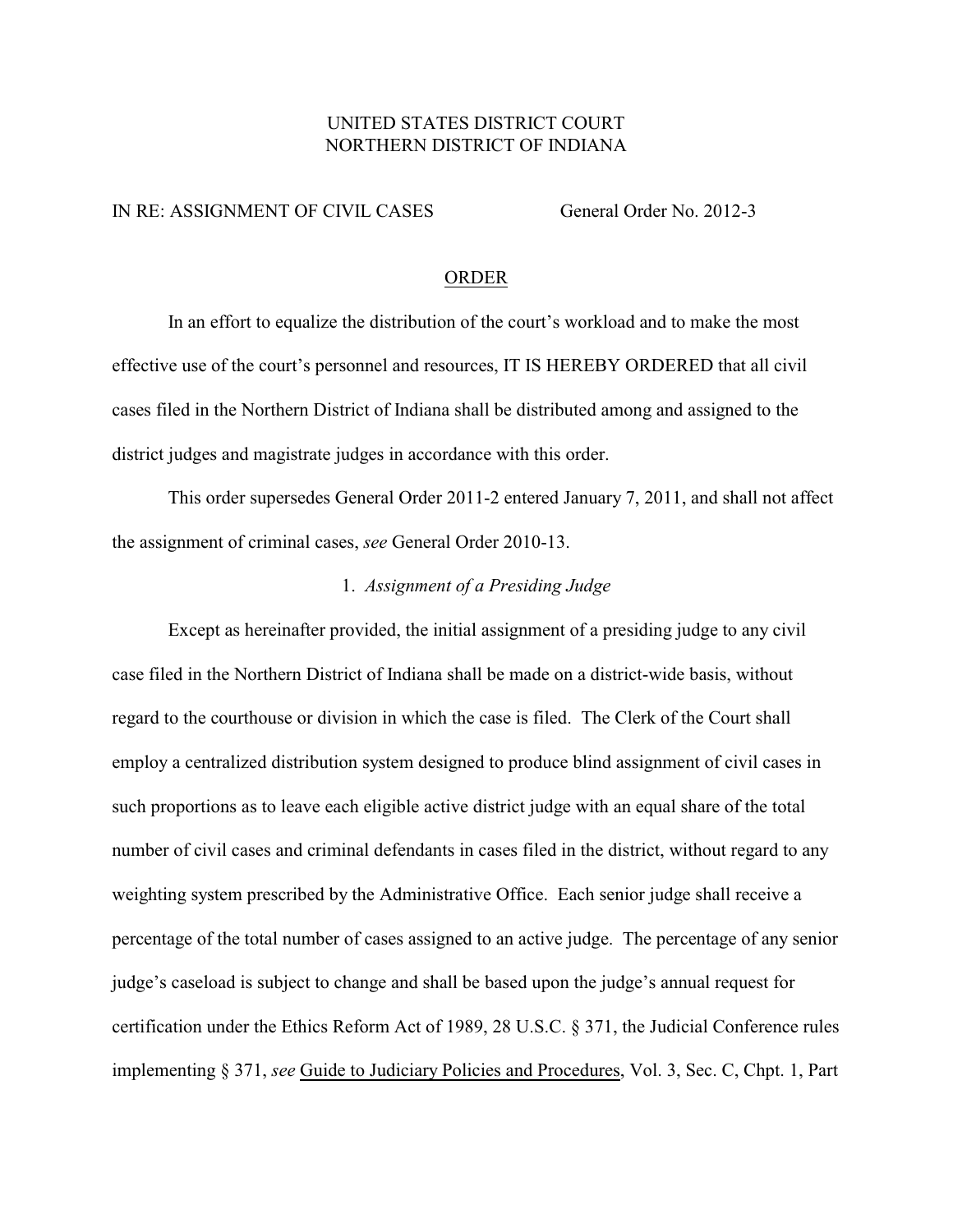B., Exhibit B-3, and the Seventh Circuit Guidelines to Determine the Staffing Requirements of Senior and Recalled Judges (adopted September 30, 1997).

## 2. *Assignment of a Magistrate Judge*

Except as hereinafter provided or unless otherwise directed by the presiding judge, every civil case filed in the Northern District of Indiana shall be assigned to a magistrate judge located in the division of the court in which the case is filed for the purpose of conducting all nondispositive pretrial proceedings, pursuant to 28 U.S.C. § 636(b)(1)(A); FED. R. CIV. P. 72(a) and General Orders 2003-21, 2004-6, and 2007-10. Cases filed in the Lafayette courthouse shall be assigned to a magistrate judge located in Hammond. To the extent the assigned district judge finds it necessary or appropriate to conduct a non-telephonic pretrial proceeding, the judge should consider the use of videoconferencing or other means to eliminate the need for physical presence in a courthouse other than the courthouse in which the case was filed.

### 3. *Exceptions*

The following exceptions shall be made in implementing this order:

(a) All petitions under 28 U.S.C. § 2254 filed by persons under sentence of death shall be assigned on a rotating basis among the district judges except as noted in 3(c), (d) and (e) below.

(b) All petitions under 28 U.S.C. § 2255 shall be assigned to the presiding judge in the related criminal case, or shall be randomly assigned to another judge in the district, if the presiding judge is unavailable. However, any 28 U.S.C. § 2255 petitions or revocation proceedings arising from cases formerly assigned to Judge Allen Sharp will be assigned to Judge Jon DeGuilio.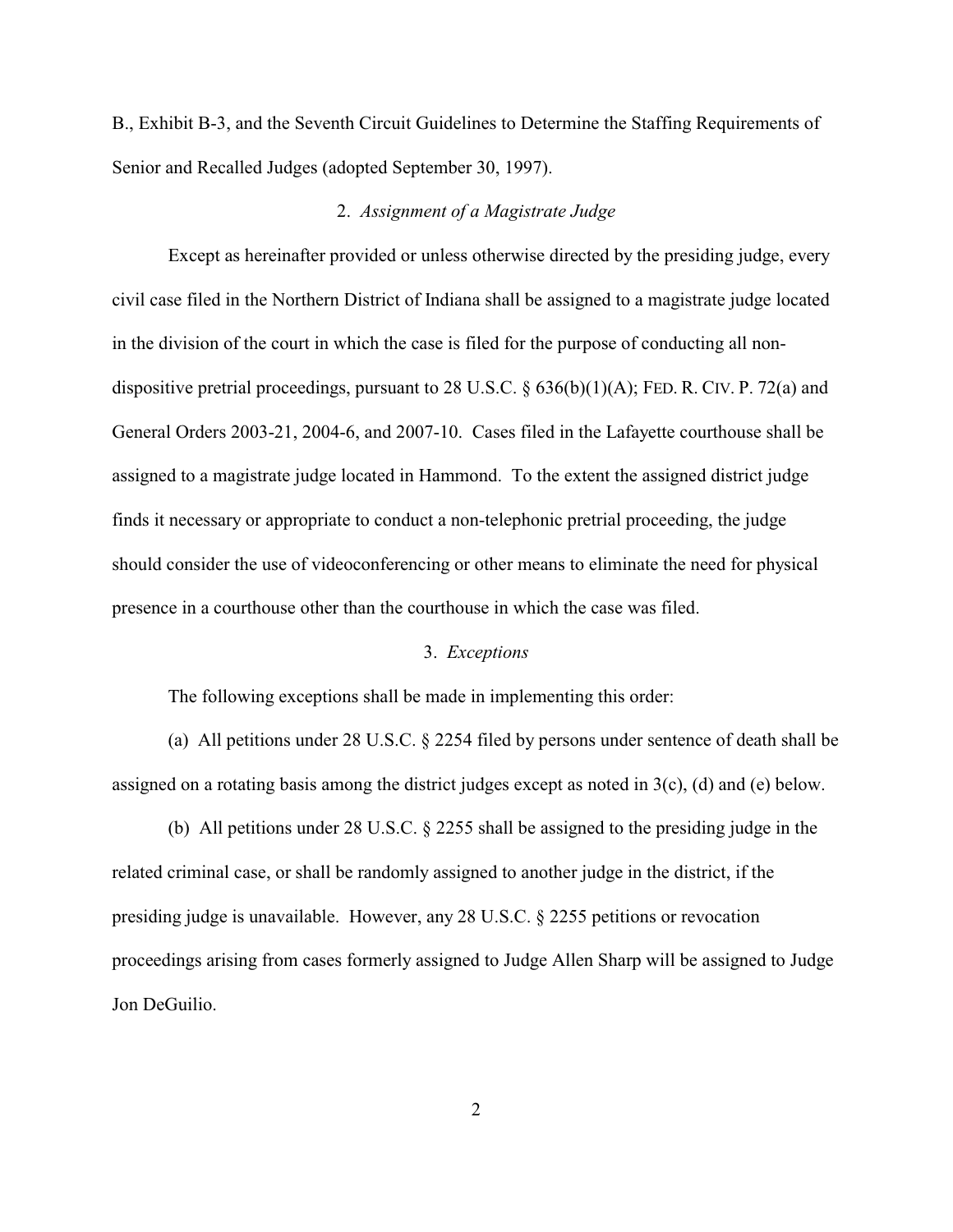(c) Judge Moody will continue to share in a full civil caseload, but will not be assigned the following: truth-in-lending (nature of suit code 371), bankruptcy (nature of suit codes 422- 423), labor (nature of suit codes 710-791), copyrights, patent and trademark (nature of suit codes 820, 830 and 840), Social Security (nature of suit codes 861-865), environmental (nature of suit code 893), 2254 petitions filed by persons under sentence of death (nature of suit code 535), class action, cases with requests for Replevin within the complaint, or cases with an initial request for a Temporary Restraining Order or Preliminary injunction.

(d) Judge Lozano will continue to share in a full civil caseload, but will not be assigned the following: truth-in-lending (nature of suit code 371), bankruptcy (nature of suit codes 422- 423), labor (nature of suit codes 710-791), copyrights, patent and trademark (nature of suit codes 820, 830 and 840), environmental (nature of suit code 893), 2254 petitions filed by persons under sentence of death (nature of suit code 535), class action, or cases with an initial request for a Temporary Restraining Order, cases with requests for Replevin within the complaint, or Preliminary injunction.

(e) Judge Lee will share in a full civil caseload, but will not be assigned the following: copyrights, patent and trademark (nature of suit codes 820, 830 and 840); environmental matters (nature of suit 893); 2254 petitions filed by persons under sentence of death (nature of suit code 535), class action, or cases with an initial request for a Temporary Restraining Order or Preliminary injunction.

(f) No magistrate judge shall be assigned in cases in which the nature of suit involves a bankruptcy appeal or petition under 28 U.S.C. §§ 2241, 2254, or 2255.

3